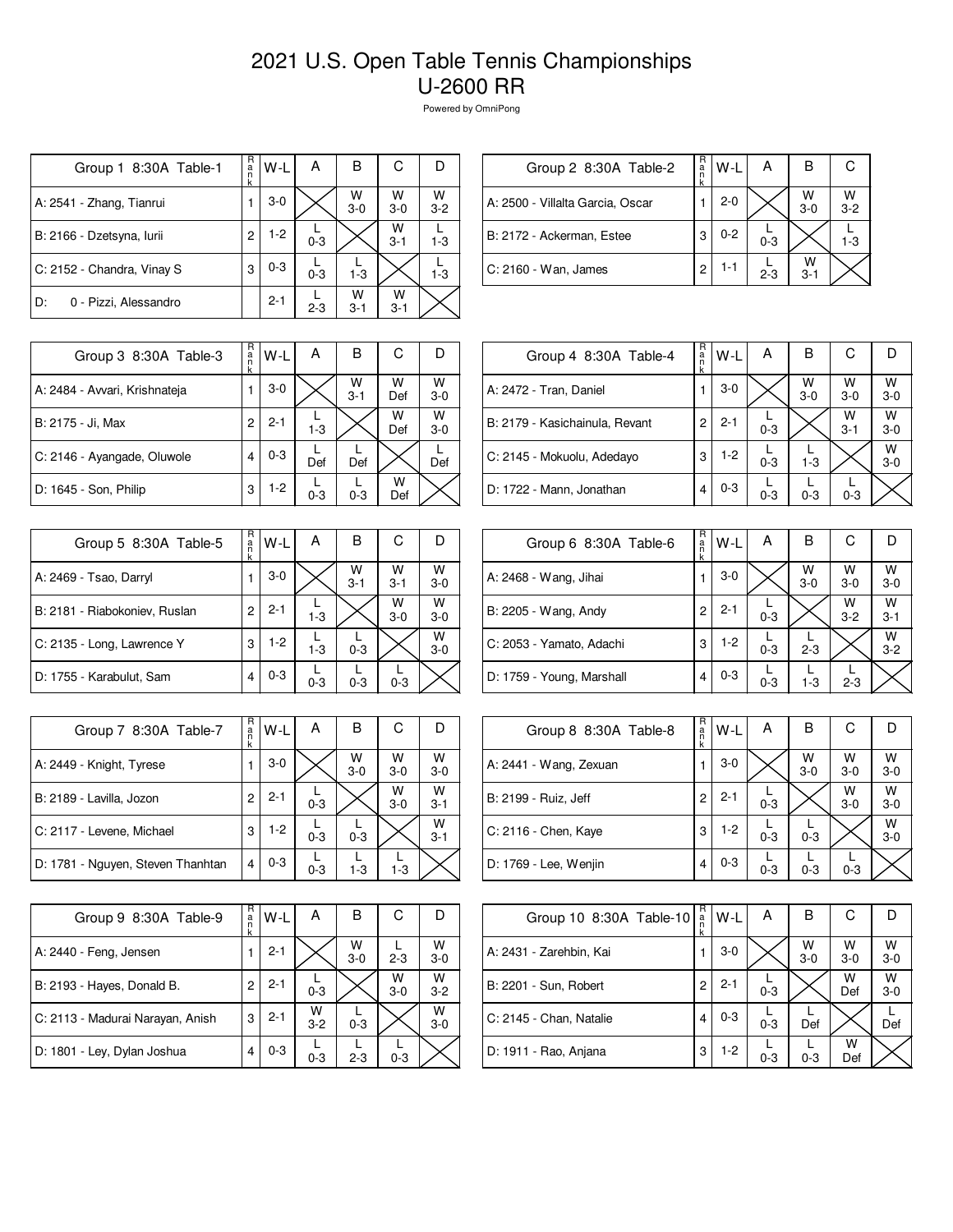## 2021 U.S. Open Table Tennis Championships U-2600 RR

Powered by OmniPong

| Group 11 8:30A Table-11       | R<br>$\frac{a}{n}$<br>k | W-L   | А       | в            | C            |            |
|-------------------------------|-------------------------|-------|---------|--------------|--------------|------------|
| A: 2419 - Fahimi, Darius      |                         | $3-0$ |         | W<br>$3 - 1$ | W<br>$3 - 1$ | W<br>$3-0$ |
| B: 2202 - Shahnazari, Robert  | $\overline{c}$          | $1-2$ | $1-3$   |              | $1 - 3$      | W<br>$3-0$ |
| C: 2093 - Iturriaga, Bernardo | 3                       | $1-2$ | $1-3$   | W<br>$3 - 1$ |              | $1 - 3$    |
| D: 1819 - Dreano, Daniel      | 4                       | $1-2$ | $0 - 3$ | $0 - 3$      | w<br>$3 - 1$ |            |

| R<br>$\frac{a}{n}$<br>k | W-L                     | А       | в            | С          |              |
|-------------------------|-------------------------|---------|--------------|------------|--------------|
|                         | $3-0$                   |         | W<br>$3 - 0$ | w<br>$3-0$ | W<br>$3 - 0$ |
| 2                       | $2 - 1$                 | $0 - 3$ |              | W<br>$3-0$ | W<br>$3-0$   |
| 3                       | $1-2$                   | $0 - 3$ | $0 - 3$      |            | W<br>$3 - 0$ |
| 4                       | $0 - 3$                 | $0 - 3$ | $0 - 3$      | $0 - 3$    |              |
|                         | Group 12 8:30A Table-12 |         |              |            |              |

| Group 13 8:30A Table-13 | R<br>a<br>n<br>k | W-L     | А       | в            | С            |              |
|-------------------------|------------------|---------|---------|--------------|--------------|--------------|
| A: 2397 - Sheth, Ved    |                  | $3-0$   |         | W<br>$3 - 0$ | W<br>$3 - 0$ | W<br>$3 - 0$ |
| B: 2225 - Mak, Joshua   | 2                | $2 - 1$ | $0 - 3$ |              | W<br>$3-0$   | W<br>$3 - 0$ |
| C: 2072 - Koh, Brandon  | 3                | $1-2$   | $0 - 3$ | $0 - 3$      |              | W<br>$3 - 1$ |
| D: 1833 - Marcus, Uko   | 4                | $0 - 3$ | $0 - 3$ | $0 - 3$      | $1-3$        |              |

| Group 15 8:30A Table-15   | R<br>ä<br>k | W-L     | А       | в          | С            |              |
|---------------------------|-------------|---------|---------|------------|--------------|--------------|
| A: 2377 - Qi, Paul Zhenyu |             | $3-0$   |         | W<br>$3-0$ | W<br>$3 - 1$ | W<br>$3-0$   |
| B: 2222 - Zhang, Jim      | 2           | $2 - 1$ | $0 - 3$ |            | W<br>$3-0$   | W<br>$3-0$   |
| C: 2074 - Zhao, Brian     | 3           | $1-2$   | $1 - 3$ | $0 - 3$    |              | W<br>$3 - 1$ |
| D: 1875 - Flores, Jennyca | 4           | $0 - 3$ | $0 - 3$ | $0 - 3$    | $1-3$        |              |

| Group 17 8:30A Table-17     | R<br>$\frac{a}{n}$<br>k | W-L     | А       | в            | C        | D            |
|-----------------------------|-------------------------|---------|---------|--------------|----------|--------------|
| A: 2359 - Huang, Leo        |                         | $3-0$   |         | W<br>$3 - 2$ | W<br>Def | W<br>$3 - 0$ |
| B: 2226 - Desmeules, Joakim | 2                       | $2 - 1$ | $2 - 3$ |              | W<br>Def | w<br>$3-0$   |
| C: 2027 - Griffin, Gabriel  | 4                       | $0 - 3$ | Def     | Def          |          | Def          |
| D: 1859 - Lu, Shiguang      | 3                       | $1-2$   | $0 - 3$ | $0 - 3$      | w<br>Def |              |

| Group 19 8:30A Table-19      | R<br>a | W-L     | А       | в          | С            |            |
|------------------------------|--------|---------|---------|------------|--------------|------------|
| A: 2336 - Cao, Andrew        |        | $3-0$   |         | w<br>$3-0$ | W<br>$3-0$   | w<br>$3-0$ |
| B: 2246 - Yu, Thomas Pok-Yin | 2      | $2 - 1$ | $0 - 3$ |            | w<br>$3 - 1$ | W<br>$3-0$ |
| C: 2065 - Liu, Dong          |        | $0 - 3$ | $0 - 3$ | $1 - 3$    |              | Def        |
| D: 1838 - Hochman, Stephen   | 3      | $1-2$   | $0 - 3$ | $0 - 3$    | w<br>Def     |            |

| Group 14 8:30A Table-14     | R<br>a<br>n<br>k | W-L     | А       | в            | С          |                    |
|-----------------------------|------------------|---------|---------|--------------|------------|--------------------|
| A: 2384 - Hingorani, Ishaan |                  | $3-0$   |         | W<br>$3 - 0$ | W<br>$3-0$ | W<br>$3-0$         |
| B: 2219 - Lopez, Yadier     | 2                | $2 - 1$ | $0 - 3$ |              | W<br>$3-0$ | W<br>$3-0$         |
| C: 2079 - Cui, Kayleigh     | 3                | $1-2$   | $0 - 3$ | $0 - 3$      |            | $W$ <sub>3-2</sub> |
| D: 1836 - Rayanfar, Aryan   | 4                | $0 - 3$ | $0 - 3$ | $0 - 3$      | $2 - 3$    |                    |

| Group 16 8:30A Table-16     | R<br>a<br>n | W-L     | А            | в       | С        |            |
|-----------------------------|-------------|---------|--------------|---------|----------|------------|
| A: 2368 - Preiss, Austin Z. | 3           | $2 - 1$ |              | $1 - 3$ | W<br>Def | w<br>$3-0$ |
| B: 2219 - Therriault, James |             | 3-0     | W<br>$3 - 1$ |         | W<br>Def | W<br>$3-0$ |
| C: 2093 - Villar, Julio     | 4           | $0 - 3$ | Def          | Def     |          | Def        |
| D: 1850 - Li Zhang, Kevin   | 2           | $1-2$   | $0 - 3$      | $0 - 3$ | W<br>Def |            |

| Group 18 8:30A Table-18            | R<br>$\frac{a}{n}$ | W-L     | А       | В            | С            |              |
|------------------------------------|--------------------|---------|---------|--------------|--------------|--------------|
| A: 2354 - Zhao, Boyun              |                    | $3-0$   |         | W<br>$3 - 0$ | W<br>$3 - 0$ | w<br>$3 - 0$ |
| B: 2233 - Seemiller Jr, Dan        | 2                  | $2 - 1$ | $0 - 3$ |              | W<br>$3 - 2$ | W<br>$3 - 0$ |
| C: 2062 - Jutras-Vigneaul, Laurent | 3                  | 1-2     | $0 - 3$ | $2 - 3$      |              | W<br>$3 - 1$ |
| D: 1860 - Kuo, Justin              | 4                  | $0 - 3$ | $0 - 3$ | $0 - 3$      | $1 - 3$      |              |

| Group 20 8:30A Table-20    | R<br>a | W-L     | А       | В          | С          |                    |
|----------------------------|--------|---------|---------|------------|------------|--------------------|
| A: 2332 - Perez, Gabriel   |        | $3-0$   |         | $W$<br>3-0 | W<br>$3-0$ | W<br>$3-0$         |
| B: 2238 - Chiu, Hin        | 2      | $2 - 1$ | $0 - 3$ |            | W<br>$3-0$ | W<br>$3 - 0$       |
| C: 2062 - Gyonjyan, Tigran | 3      | $1-2$   | $0 - 3$ | $0 - 3$    |            | $W$ <sub>3-2</sub> |
| D: 1945 - Martin, Ryan     | 4      | $0 - 3$ | $0 - 3$ | $0 - 3$    | $2 - 3$    |                    |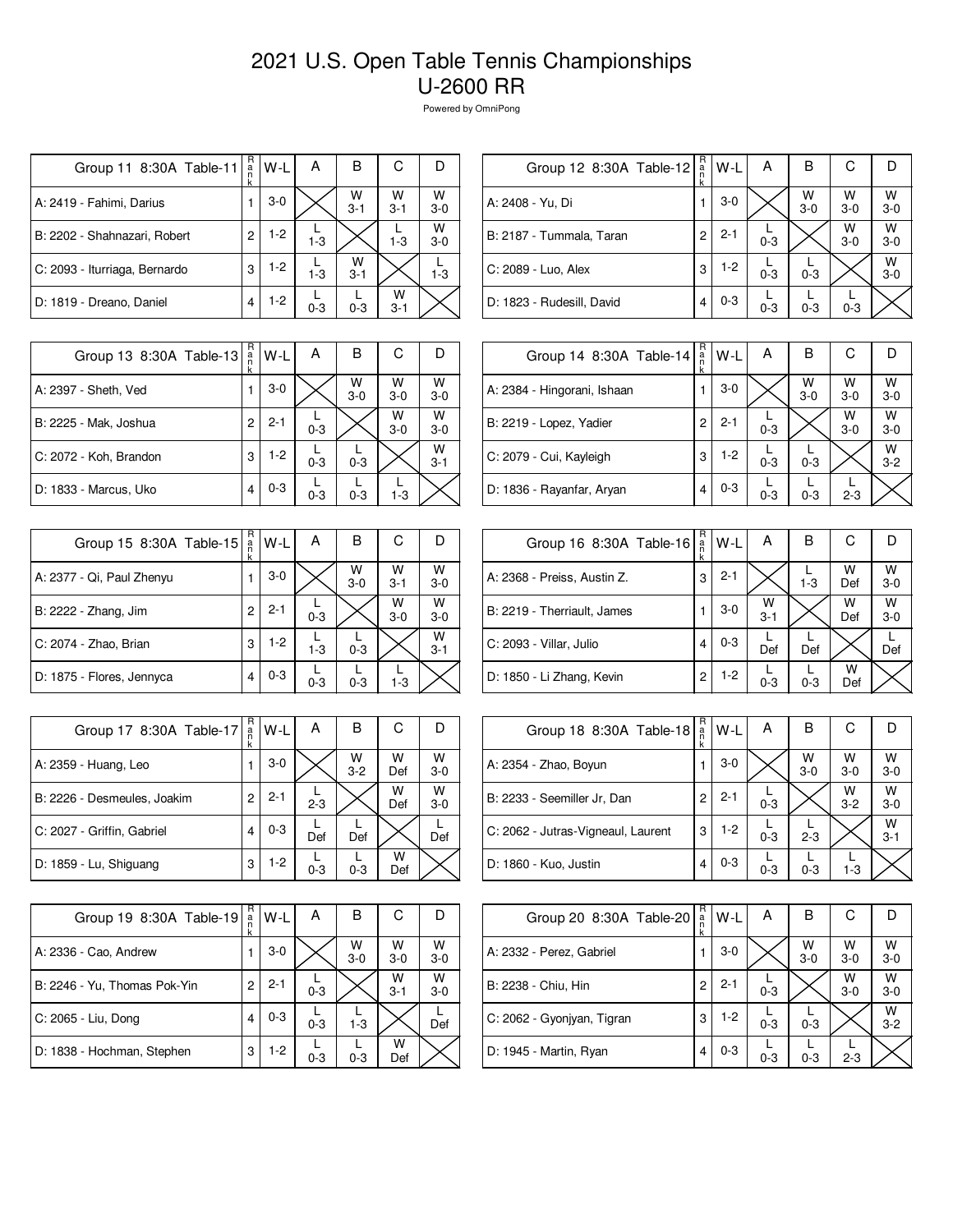## 2021 U.S. Open Table Tennis Championships U-2600 RR

Powered by OmniPong

| Group 21 8:30A Table-21       | R<br>a<br>n<br>k | W-L     | А       | в            | С            |          |
|-------------------------------|------------------|---------|---------|--------------|--------------|----------|
| A: 2322 - Martin, Simeon      |                  | $3-0$   |         | W<br>$3 - 1$ | W<br>$3-0$   | W<br>Def |
| B: 2245 - Jindal, Priyan      | 2                | $2 - 1$ | $1-3$   |              | W<br>$3 - 1$ | w<br>Def |
| C: 2103 - Feng, Jackie        | 3                | $1-2$   | $0 - 3$ | $1-3$        |              | W<br>Def |
| D: 1862 - Jourdan-Ali, Jabari | 4                | $0 - 3$ | Def     | Def          | Def          |          |

| Group 22 8:30A Table-22 | R<br>$\frac{a}{n}$<br>k | W-L     | А            | в       | С          |              |
|-------------------------|-------------------------|---------|--------------|---------|------------|--------------|
| A: 2319 - Torres, Axel  | 2                       | $2 - 1$ |              | $2 - 3$ | w<br>$3-0$ | W<br>$3 - 0$ |
| B: 2257 - Yu, James     |                         | $3-0$   | W<br>$3 - 2$ |         | W<br>$3-0$ | W<br>$3-0$   |
| C: 2037 - Lewan, Chris  | 3                       | $1-2$   | $0 - 3$      | $0 - 3$ |            | W<br>$3 - 0$ |
| D: 1902 - Wu, James     | 4                       | $0 - 3$ | $0 - 3$      | $0 - 3$ | $0 - 3$    |              |

| Group 23 8:30A Table-23              | R<br>$\frac{a}{n}$<br>k | W-L     | Α       | В            | С            |              |
|--------------------------------------|-------------------------|---------|---------|--------------|--------------|--------------|
| A: 2316 - Lim, Changwoo              |                         | $3-0$   |         | W<br>$3 - 2$ | W<br>$3 - 1$ | W<br>$3 - 0$ |
| B: 2253 - Shodhan, Shashin           | $\overline{c}$          | $2 - 1$ | $2 - 3$ |              | W<br>$3-0$   | W<br>$3-0$   |
| C: 2033 - Davila Santiago, Valentina | 3                       | $1-2$   | $1 - 3$ | $0 - 3$      |              | W<br>$3-2$   |
| D: 1811 - Liu, Bryson                | 4                       | $0 - 3$ | $0 - 3$ | $0 - 3$      | $2 - 3$      |              |

| Group 25 8:30A Table-25         | R<br>a<br>k | W-L     | А       | в            | С          |            |
|---------------------------------|-------------|---------|---------|--------------|------------|------------|
| A: 2310 - Jha, Aryan            |             | $3-0$   |         | W<br>$3 - 2$ | W<br>$3-0$ | W<br>$3-0$ |
| B: 2245 - Moreno Rivera, Steven | 2           | $2 - 1$ | $2 - 3$ |              | W<br>$3-0$ | w<br>$3-0$ |
| C: 2072 - Cheng, Davy           | 4           | $0 - 3$ | $0 - 3$ | $0 - 3$      |            | $0 - 3$    |
| D: 1966 - William, Genelia      | 3           | $1-2$   | $0 - 3$ | $0 - 3$      | w<br>$3-0$ |            |

| A: 2313 - Lebaka, Nishant | 2                       | $2 - 1$ |            | $0 - 3$  | W<br>$3-0$   | W<br>$3 - 1$ |
|---------------------------|-------------------------|---------|------------|----------|--------------|--------------|
| B: 2235 - Moraga, Victor  |                         | $3-0$   | W<br>$3-0$ |          | W<br>$3 - 1$ | w<br>$3 - 1$ |
| C: 2026 - Alvarez, Mario  | 4                       | $0 - 3$ | $0 - 3$    | $1 - 3$  |              | Def          |
| D: 1947 - Feng, Da Liang  | 3                       | $1-2$   | $1 - 3$    | $1 - 3$  | w<br>Def     |              |
|                           |                         |         |            |          |              |              |
| Group 26 8:30A Table-26   | R<br>$\frac{a}{n}$<br>k | $W-L$   | А          | в        | С            |              |
|                           |                         |         |            | $\cdots$ | $\cdots$     | .            |

B

C

W

D

Group 24 8:30A Table-24  $\begin{bmatrix} R \\ R \\ R \\ R \end{bmatrix} W - L$  A

| Group 26 8:30A Table-26 | $\frac{\pi}{a}$<br>k | $W-L$ | Α       | B            | C            |                 |
|-------------------------|----------------------|-------|---------|--------------|--------------|-----------------|
| A: 2302 - Hu, Jonathan  |                      | $3-0$ |         | W<br>$3-0$   | W<br>$3 - 1$ | $\frac{W}{3-1}$ |
| B: 2267 - Jia, Ziwen    | 2                    | $1-2$ | $0 - 3$ |              | $2 - 3$      | w<br>$3-1$      |
| C: 2002 - Iyer, Vignesh | 3                    | $1-2$ | $1 - 3$ | W<br>$3 - 2$ |              | $2 - 3$         |
| D: 1971 - Lin, Henry    | 4                    | $1-2$ | $1 - 3$ | $1-3$        | W<br>$3 - 2$ |                 |

| Group 27 8:30A Table-27                   | R<br>$\frac{a}{n}$ | W-L     | А       | в        | С                  | D        |
|-------------------------------------------|--------------------|---------|---------|----------|--------------------|----------|
| A: 2300 - Suarez Rivas, Gabriela Sofial 1 |                    | $3-0$   |         | W<br>Def | $W$ <sub>3-2</sub> | w<br>Def |
| B: 2257 - Couyoumjian, Kobe               | 3                  | $0 - 2$ | Def     |          | Def                | Skip     |
| C: 2016 - Johnson, Martin                 | 2                  | $2 - 1$ | $2 - 3$ | w<br>Def |                    | W<br>Def |
| D: 1988 - Lupulesku, Lorencio             |                    | $0 - 2$ | Def     | Skip     | Def                |          |
|                                           |                    |         |         |          |                    |          |

| Group 28 8:30A Table-28   | R<br>$\frac{a}{n}$<br>k | W-L     | A       | в            | С            | IJ           |
|---------------------------|-------------------------|---------|---------|--------------|--------------|--------------|
| A: 2290 - Le Md, Tuan Dai |                         | 3-0     |         | W<br>$3 - 2$ | W<br>$3 - 1$ | W<br>$3 - 1$ |
| B: 2275 - Lebaka, Sushant | 2                       | $2 - 1$ | $2 - 3$ |              | w<br>$3-0$   | W<br>$3 - 1$ |
| C: 1994 - Maxwell, Ramon  | 3                       | $1-2$   | $1 - 3$ | $0 - 3$      |              | W<br>$3 - 1$ |
| D: 1974 - Krishna, Medha  | 4                       | $0 - 3$ | $1 - 3$ | $1-3$        | $1-3$        |              |

| Group 29 8:30A Table-29    | R<br>a<br>n<br>k | W-L     | А       | в            | С            |              |
|----------------------------|------------------|---------|---------|--------------|--------------|--------------|
| A: 2283 - Winkler, Matthew |                  | $3-0$   |         | W<br>$3 - 2$ | W<br>$3 - 1$ | W<br>$3-0$   |
| B: 2281 - Shen, Charles    | 3                | $1-2$   | $2 - 3$ |              | $2 - 3$      | W<br>$3-0$   |
| C: 1989 - Yan, Zigi        | 2                | $2 - 1$ | $1 - 3$ | w<br>$3 - 2$ |              | W<br>$3 - 0$ |
| D: 1969 - Hsu, Brandon     | 4                | $0 - 3$ | $0 - 3$ | $0 - 3$      | $0 - 3$      |              |